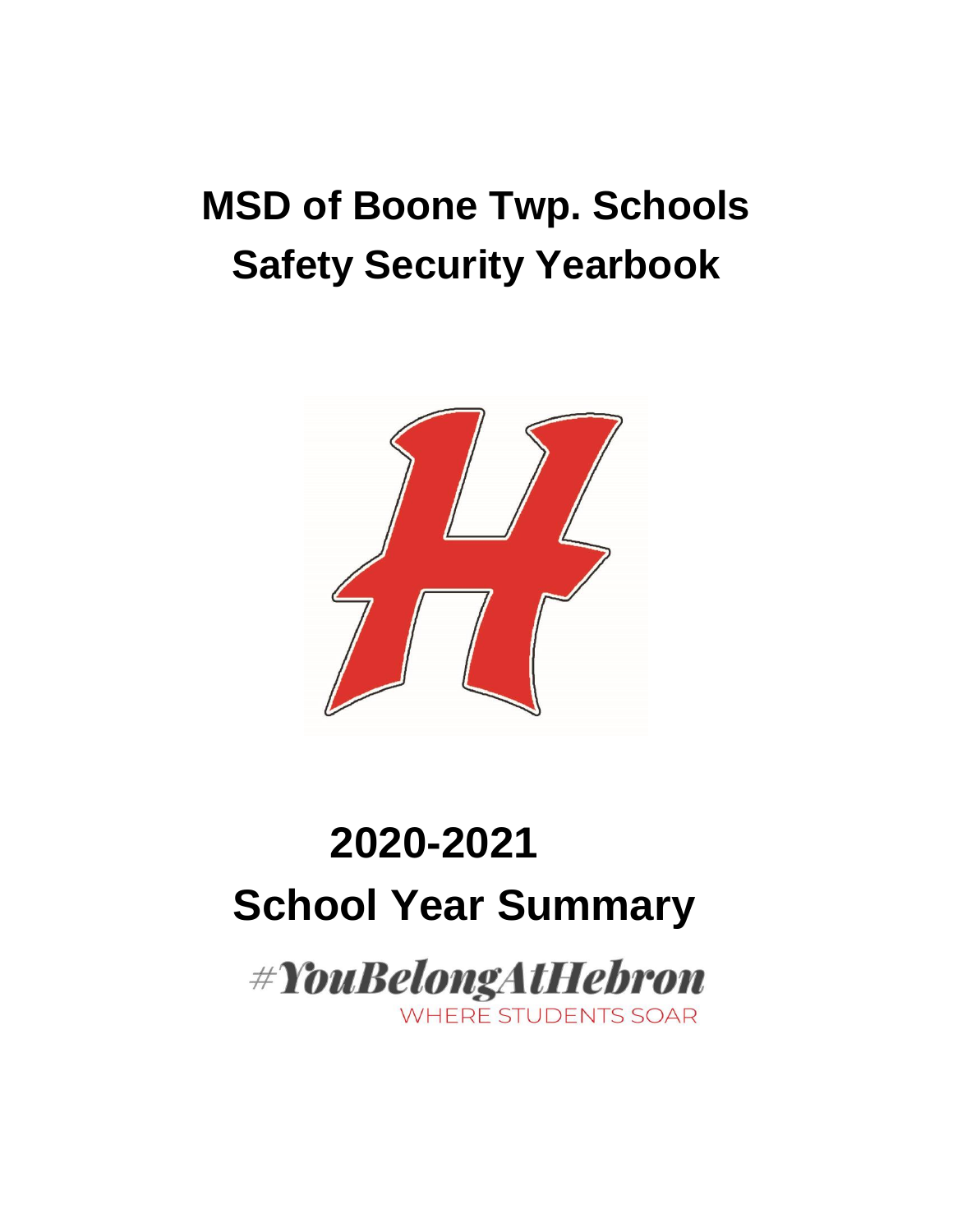## **2020-2021 Safety Yearbook Index**

| Programs Initiated/Accomplishments/COVID Safety Initiated4 |  |
|------------------------------------------------------------|--|
|                                                            |  |
|                                                            |  |
|                                                            |  |
|                                                            |  |
|                                                            |  |
|                                                            |  |
|                                                            |  |
|                                                            |  |
|                                                            |  |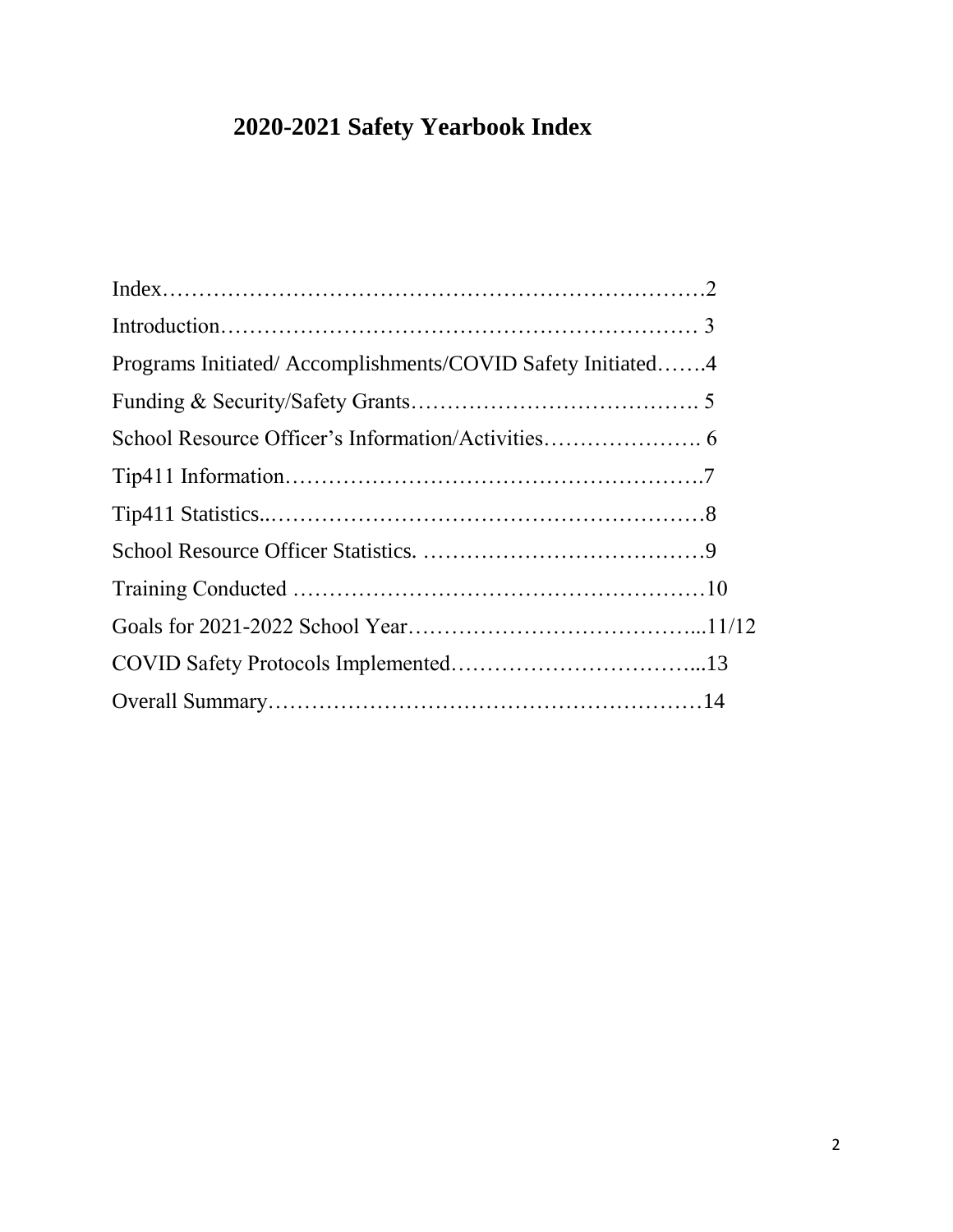#### **Introduction**

June 30, 2021

This report will provide a summary for the 2020-2021 school year regarding the many activities conducted in the areas of safety and security. This was a very challenging school year with the COVID-19 pandemic. Mr. Brooks and his team of administrators were committed from the very beginning of the school year and the months leading up to the start of school to keep all three schools opened the entire year. Numerous changes, adjustments and new protocols were initiated to keep staff, students and our community safe while our schools were open.

Included in this 2020-2021 year in review summary will be general information regarding safety and security throughout our schools, which includes Hebron Elementary, Hebron Middle School and Hebron High School. Also included will be the many COVID-19 protocols initiated to help keep staff and students safe this school year.

Statistics generated by the school resource officers, new security protocols initiated, programs generated this year, training conducted and goals for future programs will be included in this summary.

MSD of Boone Twp. School Corporation has a detailed Crisis Management Plan in place. This plan is always changing and being updated throughout the school year. The Crisis Plan prepares school administrators, teachers, staff and students for a crisis incident.

I would like to thank all staff members for their overwhelming cooperation with our security/safety compliance throughout the 2020-2021 school year. I hope this brief summary of events, new programs and statistics displays the importance, urgency and commitment placed on safety, health and security by the MSD of Boone Twp. School Corporation.

Michael Grennes Safety & Security Director MSD of Boone Twp. School Corporation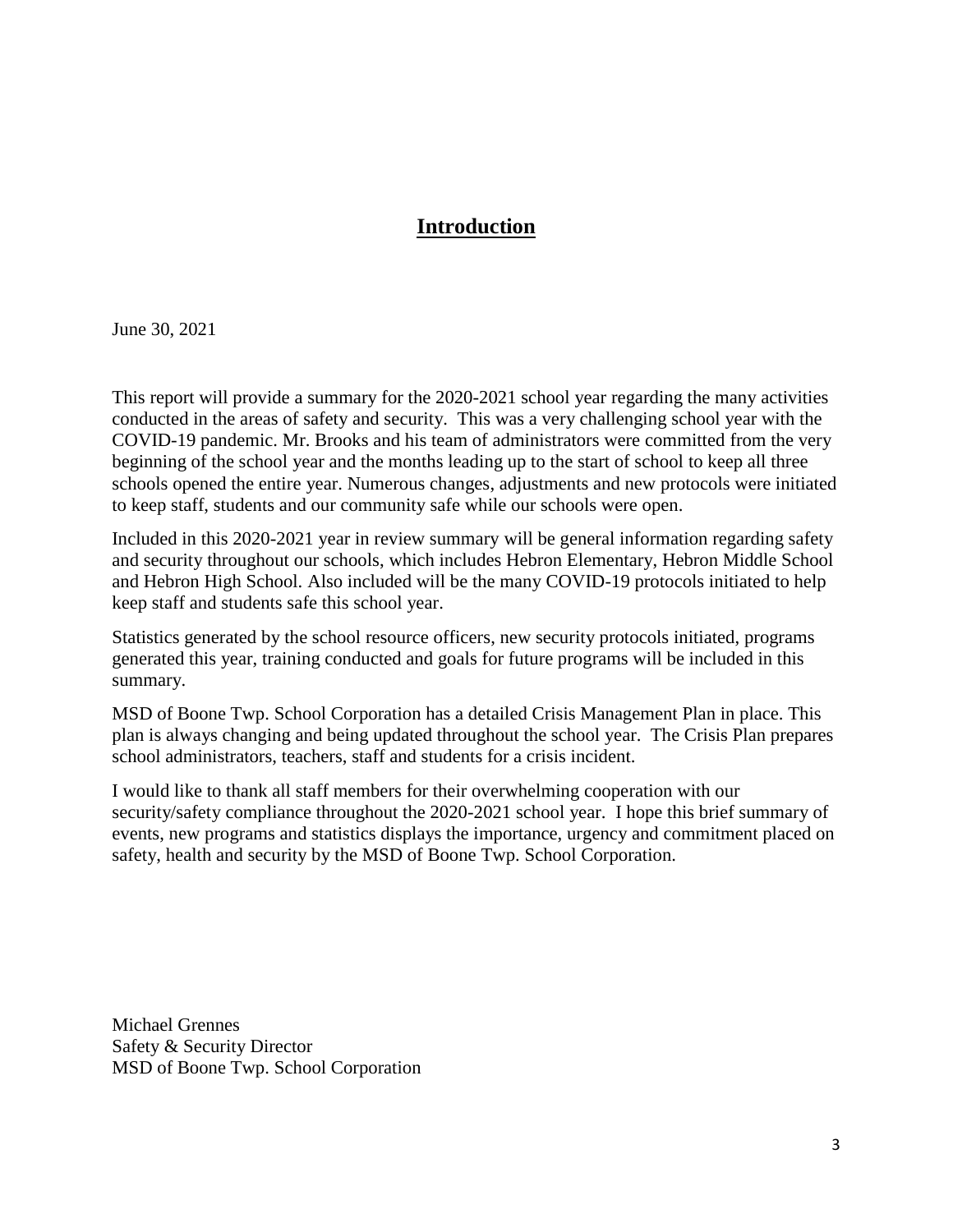## **Programs Initiated, Training Conducted & COVID Safety Additions**

#### **2020-2021**

This year new programs were added, new protocols were added to our Crisis Plan and we reinstated some protocols. Listed below are some of the many things accomplished this year including safety additions regarding COVID issues.

#### *COVID Purchases this year to re-open all schools, government CARES Act funding provided funds for majority of items needed to reopen. (\* item purchased with CARES Act money)*

- 1. Hired 2 new nurses- assisted with contact tracing (COVID additions-C ACT)\*
- 2. Hired additional custodians for cleaning/sanitizing schools (C ACT)\*
- 3. Two new electrostatic sprayers to sanitize large areas (C ACT)\*.
- 4. Ten new touchless water fountains to re-fill water bottles (C ACT)\*
- 5. Initiated a "Return to Learn Crisis Plan" for the entire district (COVID)\*
- 6. Initiated an online COVID Dashboard to provide COVID statistics for entire district.
- 7. PPE equipment purchased in bulk (8,000 face coverings C ACT)\*
- 8. Purchased bulk hand sanitizer (C-ACT)\*
- 9. Social distancing protocols initiated- classroom & cafeteria.
- 10. Online e-learning initiated for entire school year.
- 11. E-Learning Days added (one a month) to allow for cleaning and planning
- 12. New hand sanitizer dispensers (30) installed throughout each school.
- 13. New COVID signage posted throughout each school. (C-ACT)\*

#### *Non-COVID Related*

- 1. Conducted Staff Security Training- Crisis Plan Protocols
- 2. Provided Bus Driver Crash Protocols Training
- 3. Conducted Bus Driver & Custodian Safety/Security Training
- 4. Received 50 new Stop the Bleed Medical Kits. (Kits Donated)
- 5. Added traffic control gate at middle school
- 6. Installed radio back-up battery system for power outages.
- 7. Outside cameras added to buses in fleet
- 8. Remind App initiated to communicate with staff in an emergency incident (all schools)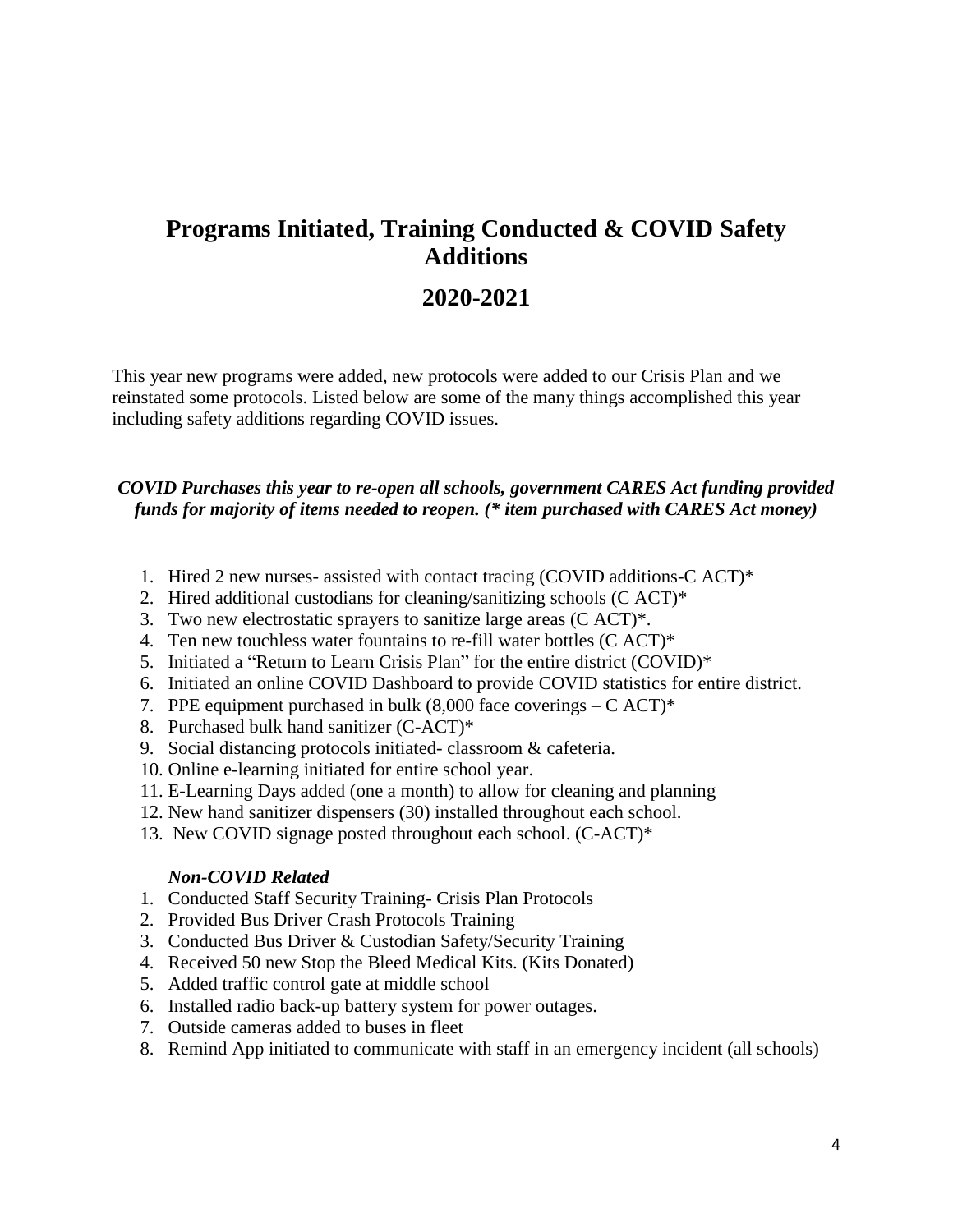## **Funding and Security/Safety Grants**

A large portion of the school corporation security and safety programs are funded by grants the school corporation obtains from numerous private, public, federal and state sources. The school corporation actively and aggressively seeks grants on a yearly basis to fund many of these programs.

During the 2020-2021 school year half of the School Resource Officers and Corporation's Security/Safety Directors payroll was funded through grants.

Grants funding programs in 2020-2021 included:

- 1. Secure Schools Safety Grant- State of Indiana Grant
- 2. Safe Haven Grant State of Indiana Grant
- 3. Title 4 Safety Grant- State of Indiana Grant
- 4. Cares Act Funding

Grant applications in process for 2021-2022 school year include:

- 1. Secure School Safety Grant- State of Indiana Grant
- 2. Safe Haven Grant- State of Indiana Grant
- 3. Title IV Safety Grant- State of Indiana Grant
- 4. Indiana Department of Homeland Security Grant
- 5. COVID Cares Act Funding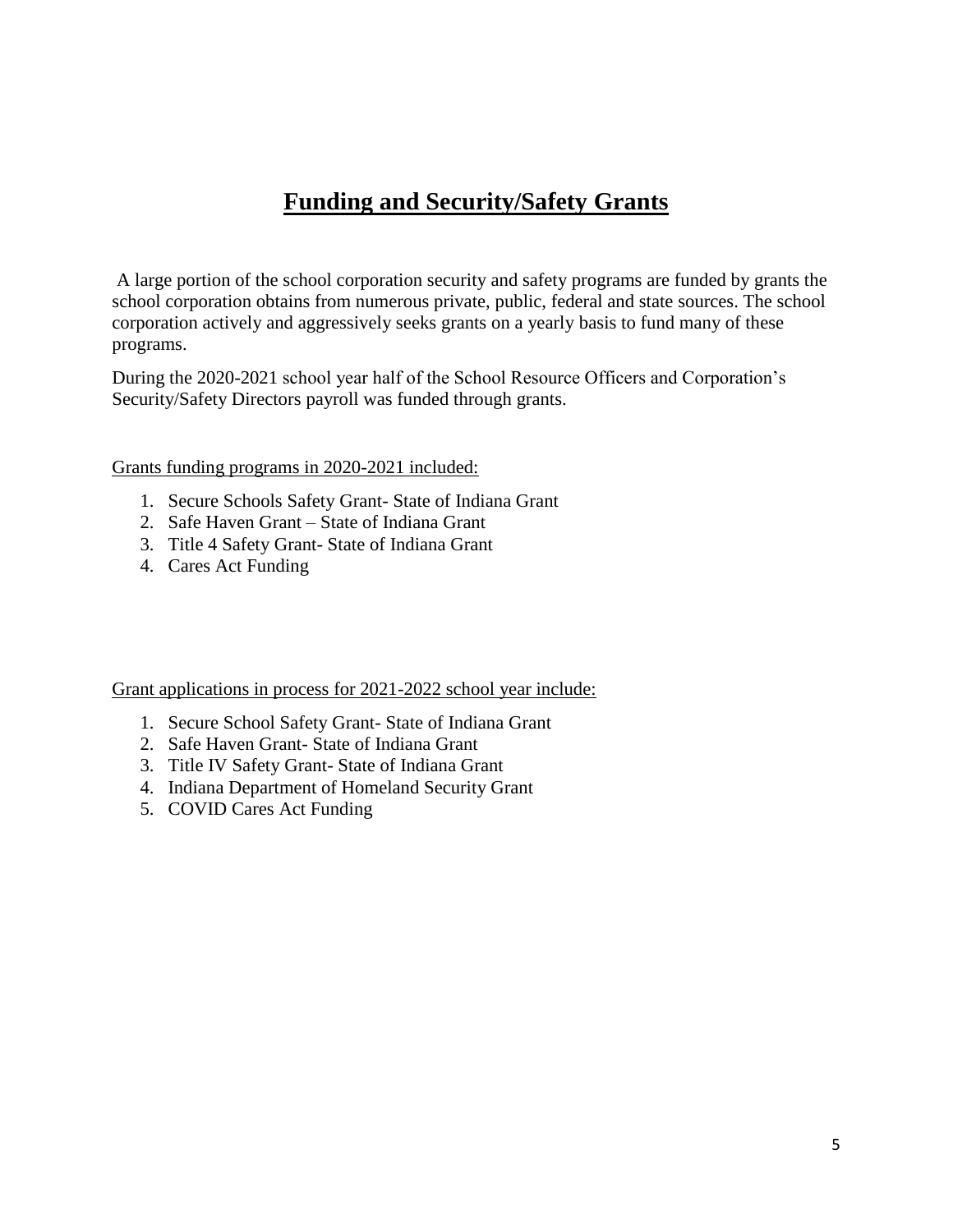## **School Resource Officer's Information & Activities**

Currently four Hebron Police Officers, including Chief of Police Josh Noel are certified School Resource Officers. The four officers patrol during the school day rotating throughout the day between all three schools, the high school, middle school and elementary school. One officer is assigned at a time and they rotate their coverage between the three schools. Each officer and the corporation's Security Director are armed during the school day. All have full police powers while working in the schools.

Corporation and communication has greatly improved with the Hebron Police Department as a result of the full-time school resource officers in the schools. Information is freely shared which greatly improves the security and safety at all three schools.

School Resource Officers have built positive relationships with numerous students and staff members while working in the schools. These positive relationships help build trust with police and build strong community ties throughout the Hebron Community.

School Resource Officers for the 2020-2021 school year included Police Chief Josh Noel, Assistant Chief Scott Sejda and Officers Casey Robinson and Steven Hawkins.

This year AC Sejda has been assigned a K9 partner and freely brought his K9 partner into the school for students to interact with.

On two occasions this school year K9s were utilized in the high school and middle school to conduct routine sniffs of lockers. This included both hallway and PE lockers. Vehicles in the high school student parking lot were also sniffed by the K9s. All resulted in negative items located.

All four School Resource Officers have always been available to provide demonstrations or presentations regarding numerous topics when needed.

All four officers along with the Safety/Security Director are currently certified School Resource Officers through the National Association of School Resource Officers.

The School Resource Officers and other off-duty Hebron Police Officers work special details at the schools including athletic events.

On May 10<sup>th</sup> all three schools were put into a "Lock Out" status due to police activity occurring just south of our campus. The "Lock Out" was initiated without any issues. The "Lock Out" was in effect for four hours during the day. No classes were affected by the "Lock Out".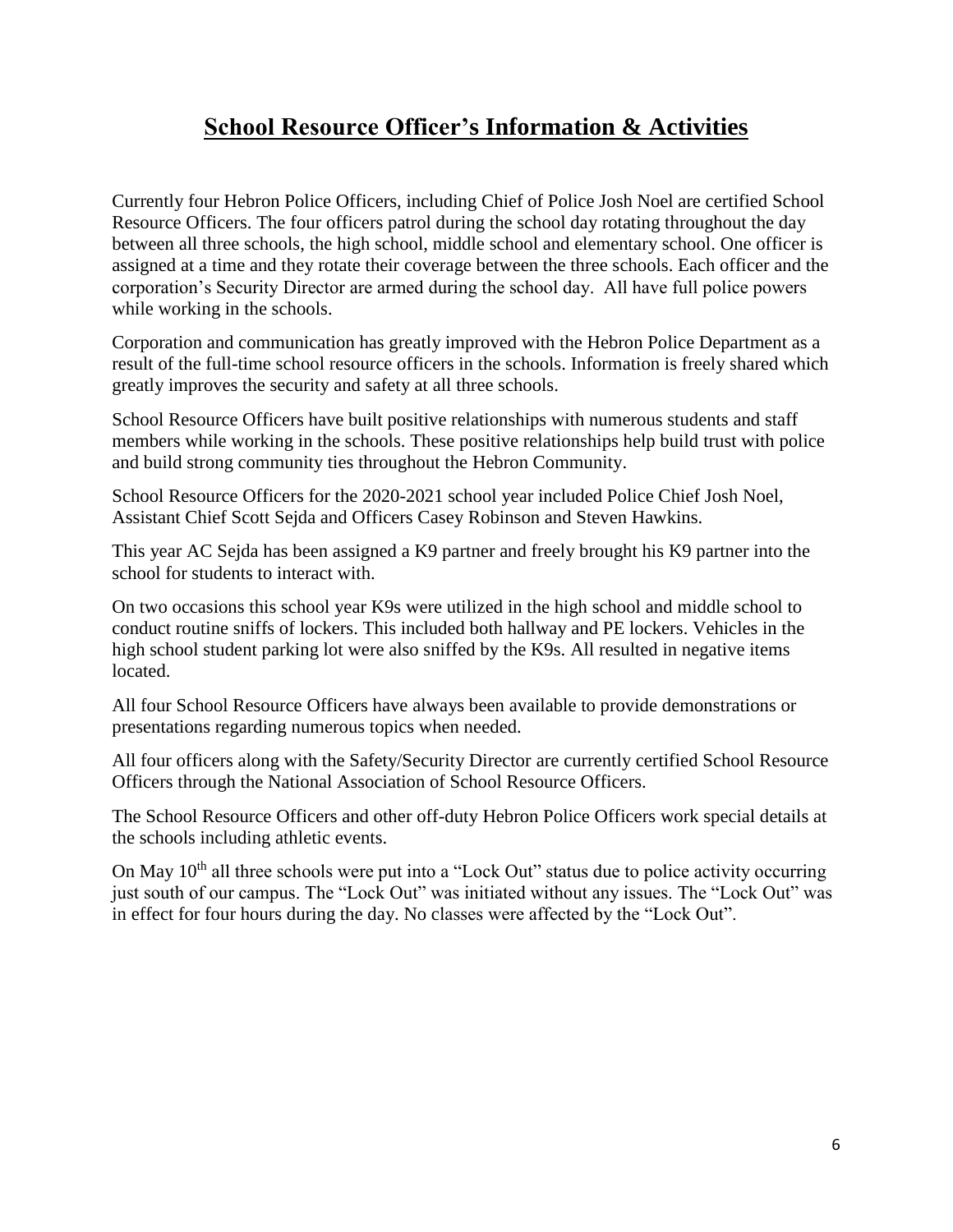#### **2020-2021 Tip 411 Summary**

On September 1, 2019 the school corporation initiated a new anonymous tip line called Tip411. This new program was introduced to the high school and middle school students. This tip line provides students the opportunity to text information to school officials. This information ranges from information regarding bullying, drug activity, vaping tips, welfare concerns of students, security/safety concerns, general social media concerns and any general information.

All tips received by school officials received a response and an individual message is sent back to the reporting person. In some case additional information is requested from the tipster. All tips are investigated and in some cases disciplinary actions are required. During the entire process the tipster can remain anonymous. Most tips result in school officials simply opening additional lines of communications with students. This helps with school officials learning of new trends and general information regarding our student body. When a tip is generated it is received by a number of school officials including each school principal, Chief of Police also a SRO, Safety Security Director, high school counselor and Superintendent Jeff Brooks. This confirms the tip will be investigated.

The Tip411 was initiated in 2019 from grant money sponsored by REMC Electric and has continued to be supported by grant money from the SafeHaven School Grant.

All tips received where received from the middle school or high school. During the 2020-2021 school year at total of 30 tips were received through the tip line. Vaping and student conflicts received the most tips with six each. Bullying tips followed next with five tips.

Statistics from the school year are available on the next page.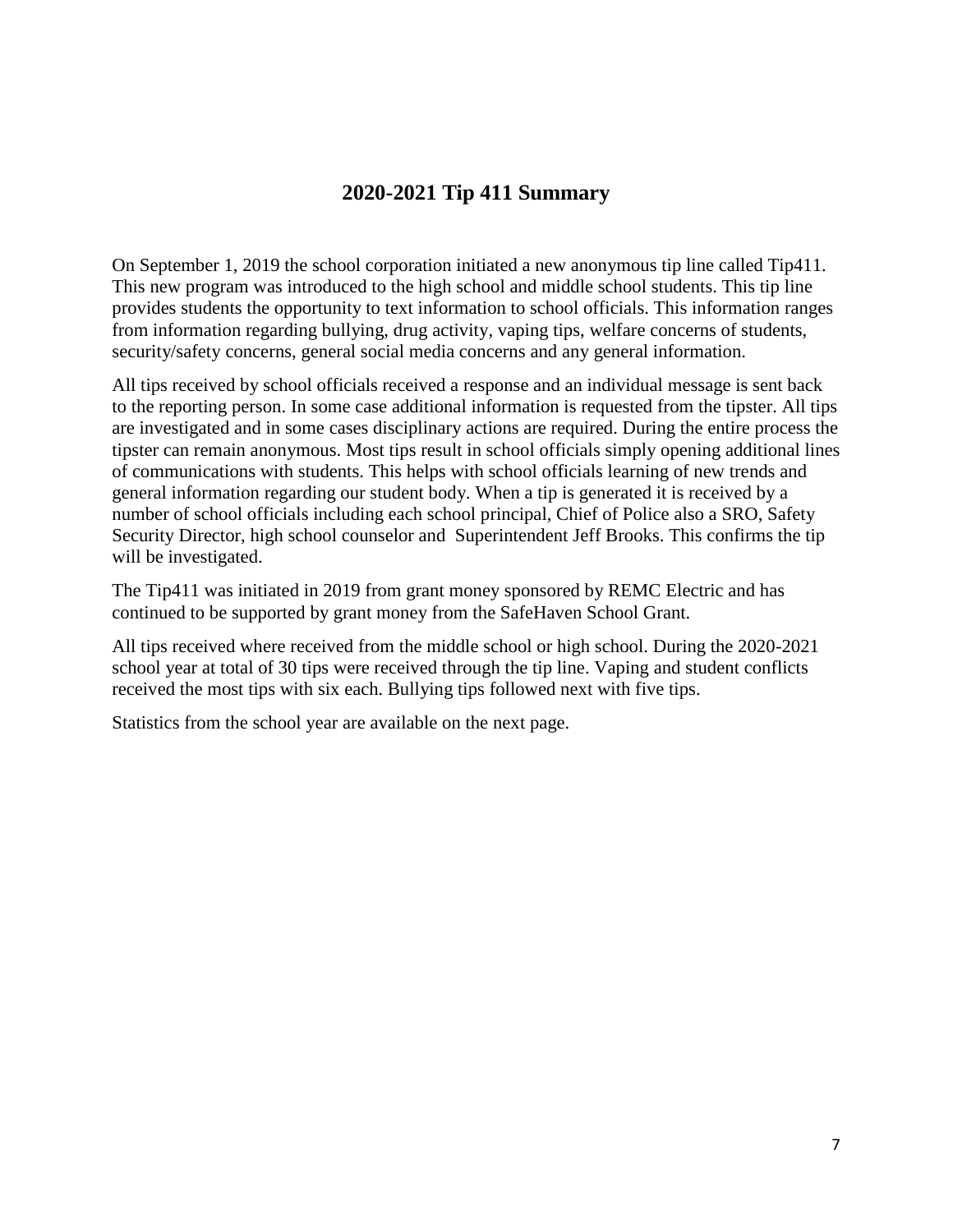

## **The following tips were received**

| COVID Related Tips 3   |  |
|------------------------|--|
|                        |  |
|                        |  |
|                        |  |
|                        |  |
| Threating Comments 1   |  |
|                        |  |
| Vandalism/Damage Tip 1 |  |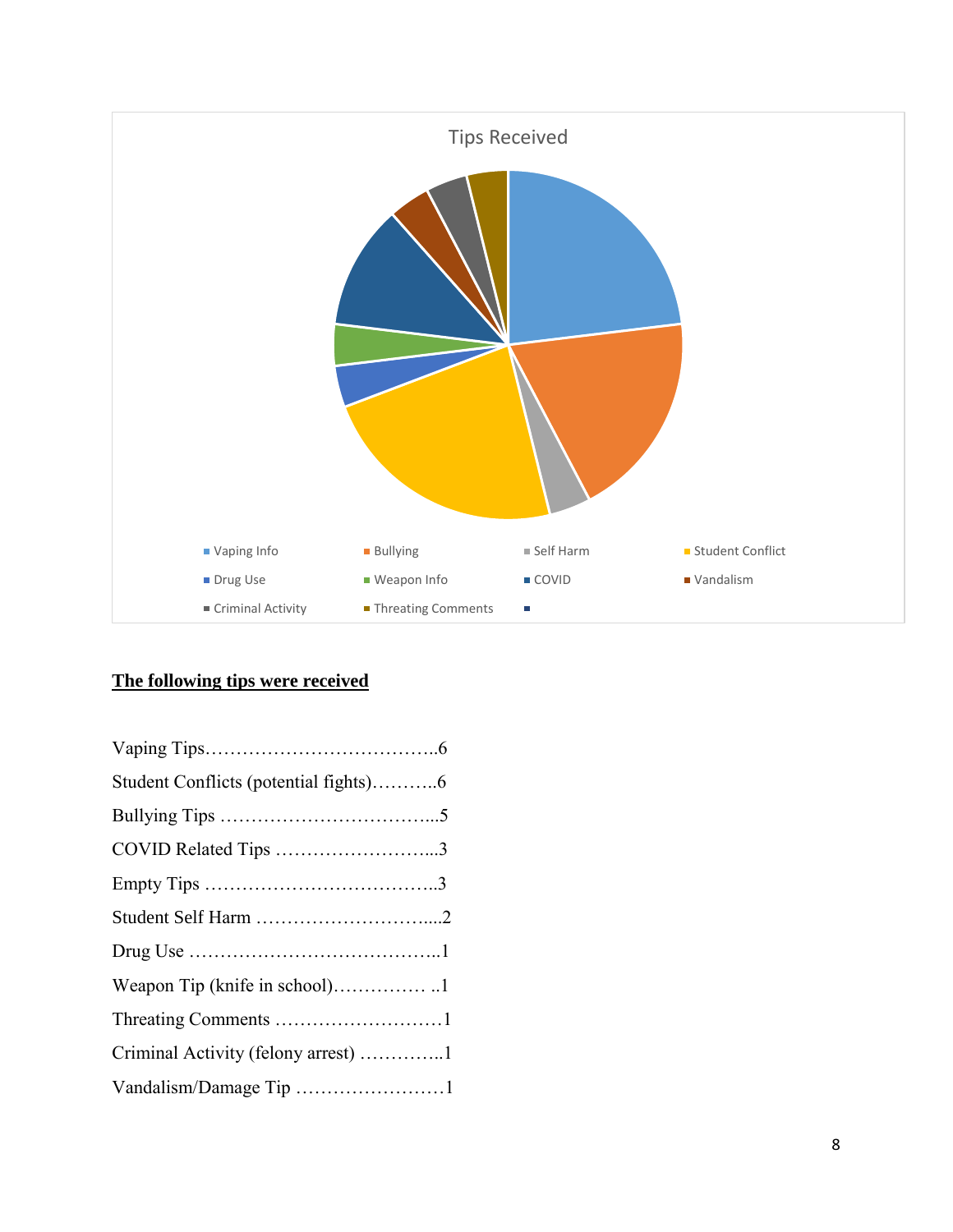## **School Resource Officer Statistics**

Throughout the school year the School Resource Officers conduct numerous tasks and duties during the school day. Listed below are the statistics generated by the School Resource Officers while working at Hebron Elementary School, Hebron Middle School and Hebron High School.

| <b>Type of Case Generated</b>                   | <b>Number of Incidents</b> |
|-------------------------------------------------|----------------------------|
| <b>Welfare Check off Campus</b>                 | 14                         |
| Arrest Made on Campus (In Custody)              | $\overline{2}$             |
| Criminal Charges Initiated (Non-Custody)        | 4                          |
| <b>Vaping Citations Issued</b>                  | 5                          |
| Drug Investigation                              | $\overline{2}$             |
| <b>Suspicious Incidents</b>                     | 19                         |
| <b>Vehicle Crashes (Parking Lots)</b>           | 4                          |
| <b>Speed Enforcement Citations</b>              | 24                         |
| Vehicle Lock-Outs (locking keys inside vehicle) | 8                          |
| <b>Bus Stop Arm Violations Issued</b>           | 18                         |
| <b>Special Details at Schools</b>               | 7                          |
| <b>Total Incidents/Cases Generated</b>          | 107                        |

Additional Information-

A total of 14 welfare checks were conducted by the School Resource Officers during the 2020- 2021 school year. A welfare check typically is when a home visit is conducted by a School Resource Officer generated by a concern or information obtained by a teacher, staff member, school counselor or principal that a student may be in need of assistance.

All 4 motor vehicle crashes in the parking lots were non-injury crashes, property damage only.

A total of 5 citations were issued this school year. A new procedure was initiated on January 1, 2019 for possession of vapes for all schools. Police will now issue a state citation for students in possession of a vape in school. Citations were down one from the 2019-2020 school year.

Two in custody arrest were made this year. This is when a student is taken to the juvenile detention center directly from school. Non custody references criminal charges being filed but the student was not physically removed from school. The charges are forwarded to the Porter County Prosecutors Office for review and the incident is resolved through the court system.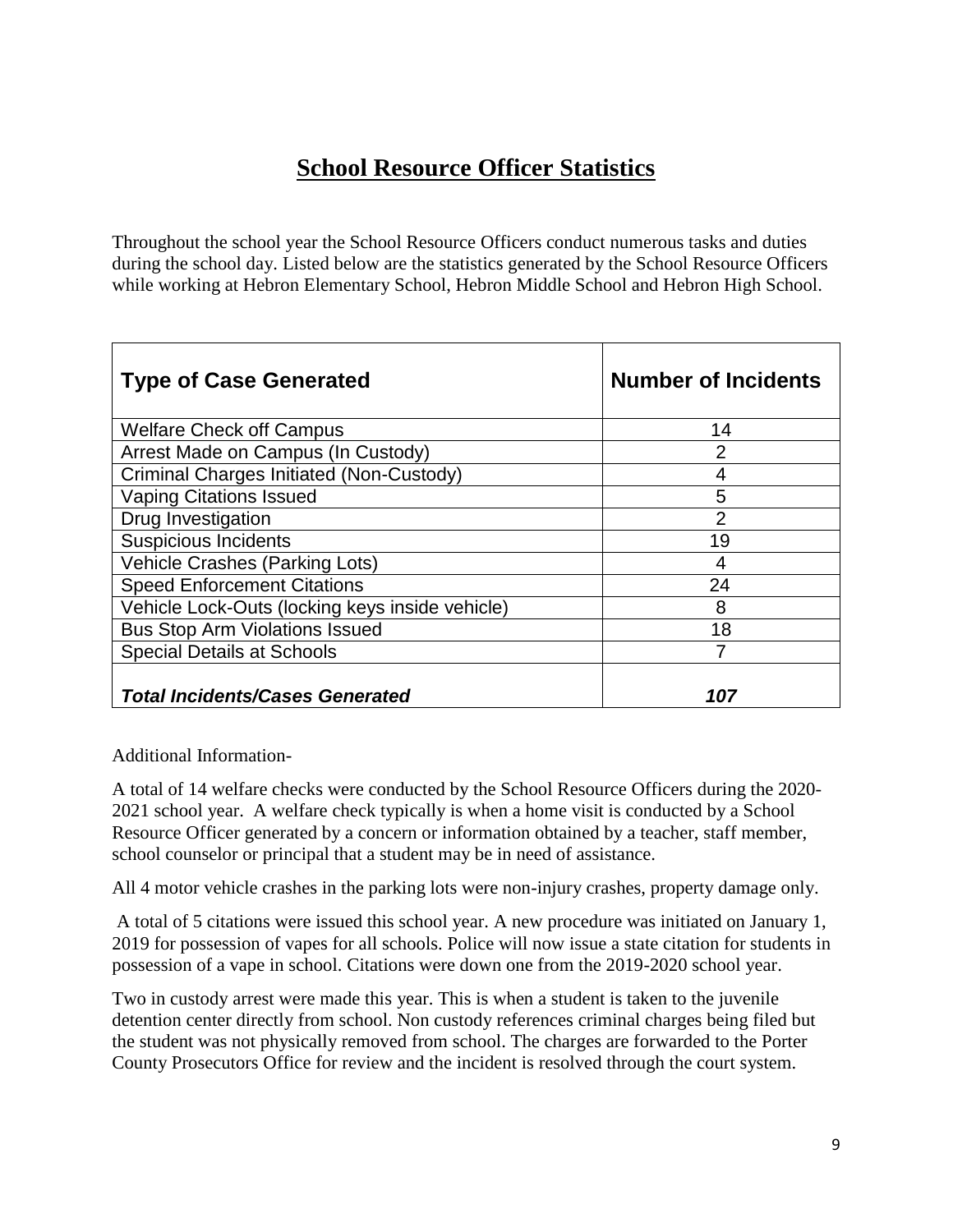#### **Security Training**

Yearly training is a key element to our security and safety protocols being successful. Our teachers, administrators and staff must be knowledgeable on our procedures and crisis plan to be prepared in the event an incident occurs. This training will be completed yearly with all staff members.

Four staff members are certified Safe School Specialists. This includes Mr. Brooks, Mr. Owney, Mr. Beahm and Mr. Grennes.

Three staff members are members of the Porter County Safe School Commission. This includes Chief Noel, Jeff Brooks and Mike Grennes.

A security and safety newsletter was initiated after the new Safety and Security Director was hired. This newsletter is distributed to all staff members by email throughout the school year. The newsletter provides safety information and security tips to staff members. Also included are security reminders and information about trending (safety/security) issues at our schools.

Presentations (Security Director) were made to the school bus drivers to inform them of information regarding child predators hanging out at bus stops and "trolling" for students around school buses. Basic safety/security information was also provided to school bus drivers during one of their monthly meetings.

An e-learning day was utilized to provide training to all staff members. The training reviewed lock down and lock out procedures. Included in the training was information regarding reunification procedures in the event students are evacuated from the building. Also included were areas on campus that are meeting locations for students and staff in an emergency situation. Previous safety/security incidents from our corporation were shared and discussed with staff for learning/training purposes.

Training was conducted with bus drivers regarding protocols for bus crashes.

Numerous presentations were also provided by the School Resource Officers throughout the school year. Many presentations were made to students at the request of teachers.

All three schools conducted fire, tornado and lock down drills throughout the school year as required by the State of Indiana. During one of the high school fire drills an alternate route was required due to a simulated blocked exit route set up prior to the drill.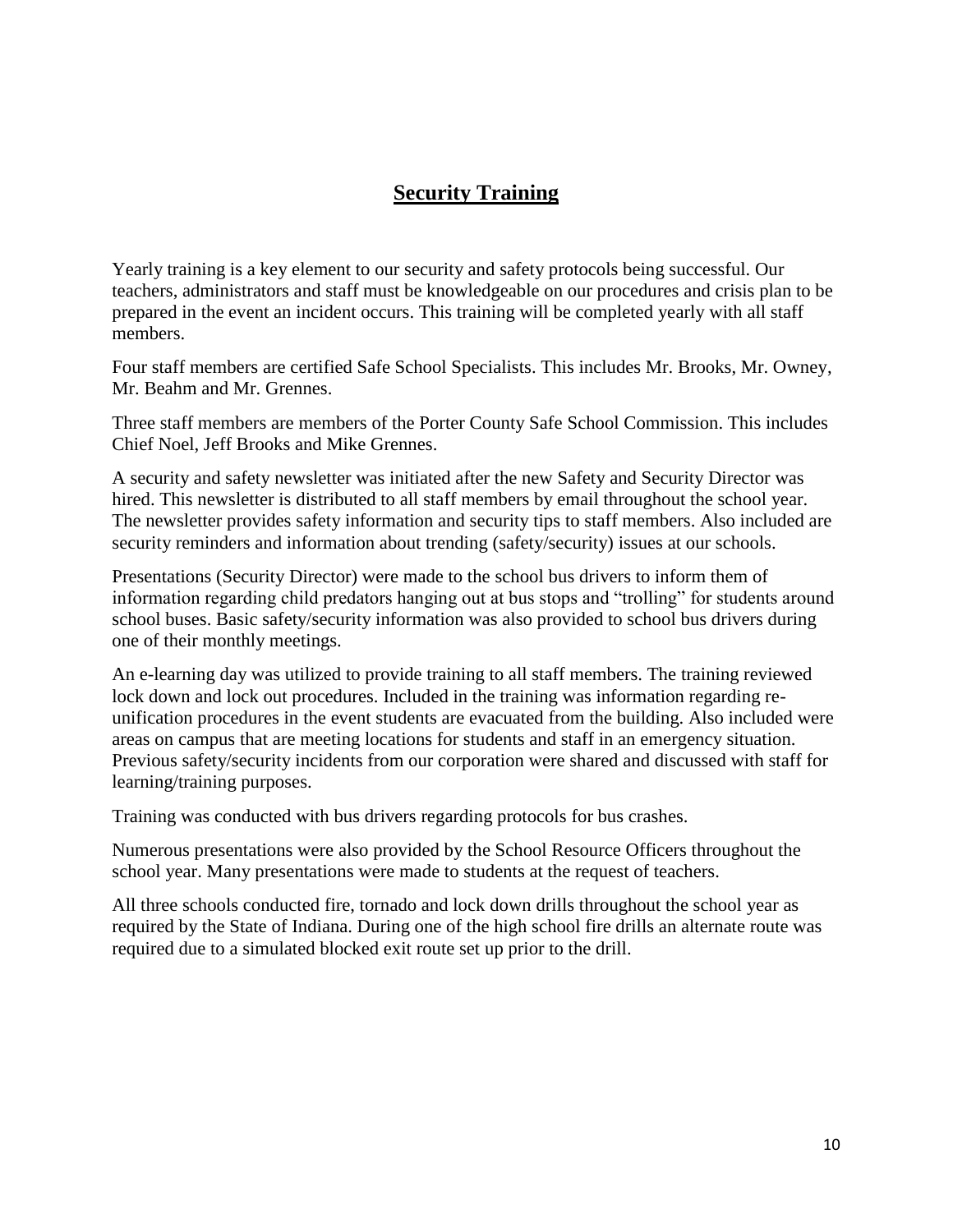### **Goals for 2021-2022 School Year**

The MSD of Boone Twp. School Corporation is committed to strengthening our security and safety to all our schools. We are continuing to improve and look at other methods and programs to increase our safety to our students, teachers and staff members.

Yearly we set new goals and continuously look for methods to improve our safety and security. Listed below are some of our goals for the 2021-2022 school year.

- 1. Install new outside cameras to improve our overall security and safety on campus. Add cameras to the baseball, softball, soccer, track and east side of the high school. Grant has been written for the cameras.
- 2. Initiate Stop the Bleed training. A program designed to assist students or staff members that are seriously injured during an incident at the school. The program provides trauma kits and training to staff members to stop severe life threatening bleeding in a crisis situation. This program has been very successful in saving lives in other school districts. Buses will also be equipped with these kits. (Kits have been donated to the schools)
- 3. Install new cameras inside hot spots of all three schools. Particularly in the gyms of all three schools. These cameras would allow live streaming of events. Additional cameras added to areas not covered by video (high school and middle school).
- 4. Initiate a Security Assessment Team at all three schools. This is a team of staff members that communicate potential danger signs from students. They are also a contact for all staff members to report suspicious or concerning information. It is crucial that potential warning signs, security threats and other similar information is reported and immediately investigated to help prevent an incident from occurring. This team would help prevent an incident from occurring. This team would include school counselors, principals, SROs, school security director and other staff members (no additional costs).
- 5. Improve teacher and staff security training. We can increase our security training with teachers and staff members. Schedule monthly trainings and re-enforce many of the protocols in our Crisis Plan. Share all information in our Crisis Plan and provide a copy of the plan to all staff members. Plan a security/safety training day, include ALICE type of training for teachers and staff. Include bus drivers and other staff members in this training (no additional costs).
- 6. Install a new key fob system for our school corporation. Replace the current key fob system that is badly out dated and difficult at times to utilize. Replacing the key fob system will allow better controls of individuals entering schools and would help with any contact tracing that may need to be completed. A new web base system will allow remote access to doors and would intergrade with our video system for better overall security.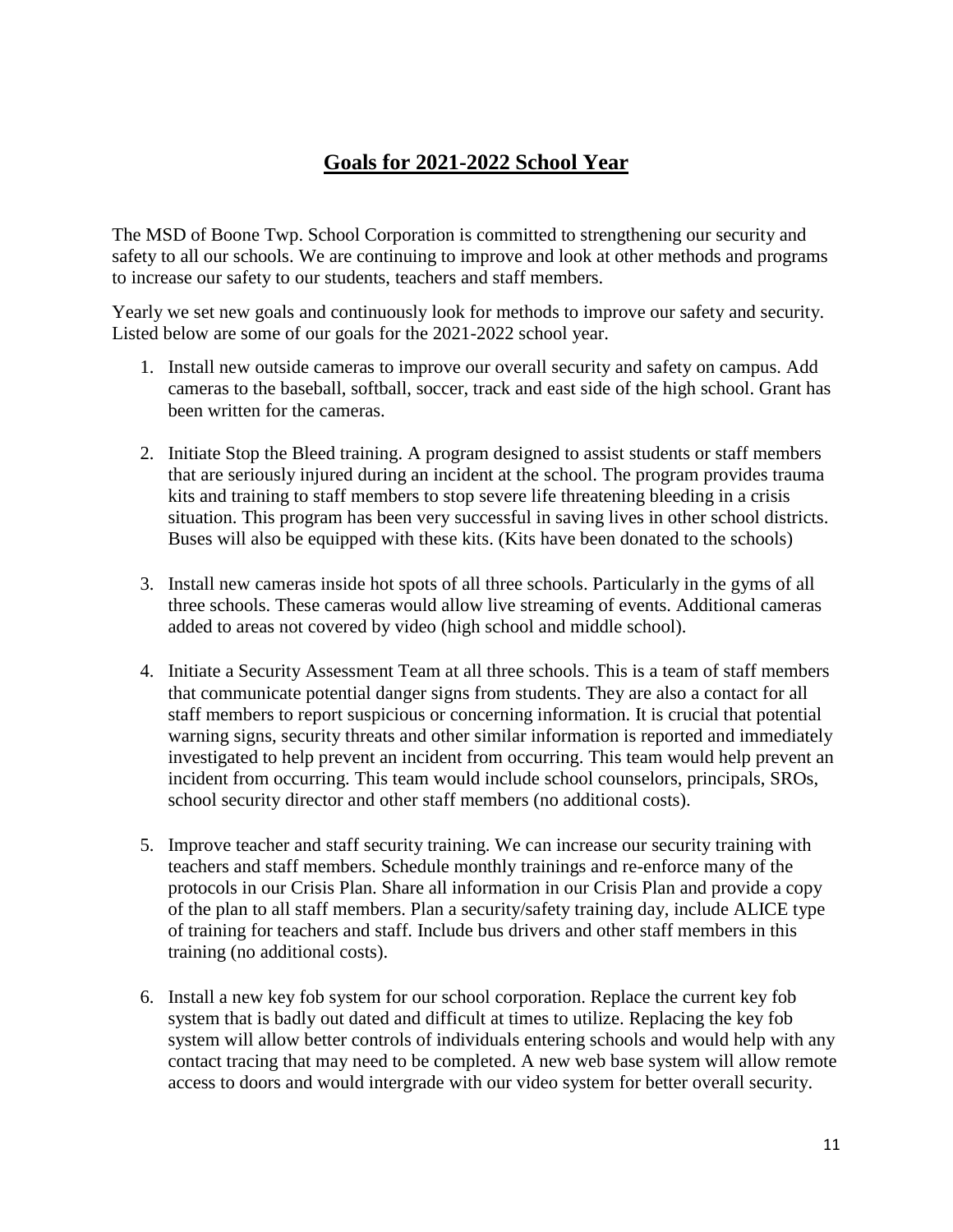- 7. Replace outside doors in the middle and elementary schools. Entrance doors at both schools need replacing and are added to our goals for next school year.
- 8. Initiate a CPR training program that would allow staff and teachers to be CPR certified through training sessions at school. One way to utilize e-learning days for the upcoming school year.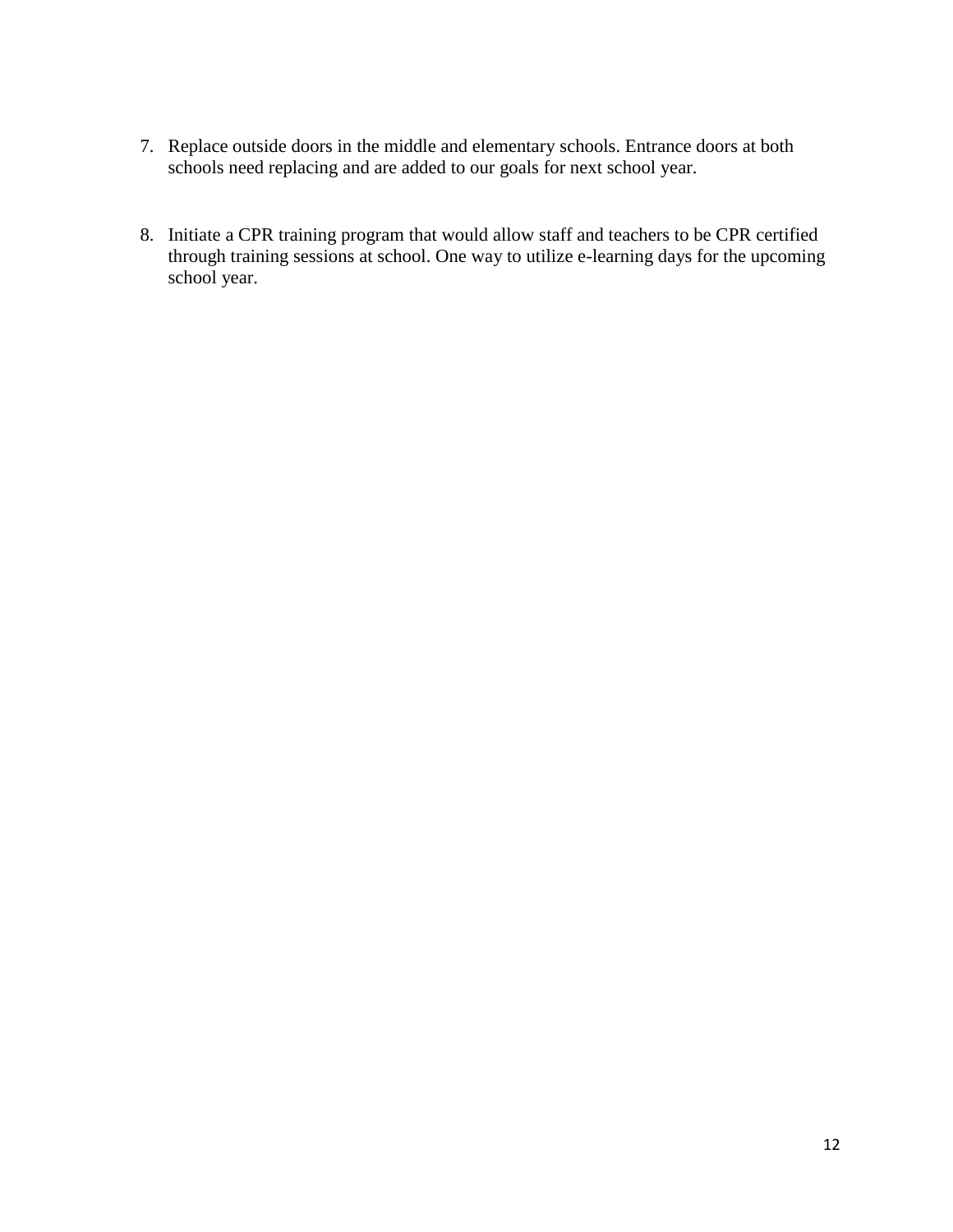#### **COVID Safety Protocols & Procedures Implemented**

From the beginning of the 2020-2021 school year school officials were preparing to have Hebron Schools open and keeping them open. Numerous new protocols were initiated and bulk personal protective equipment was ordered. Listed below are many of the safety protocols, equipment purchased and procedures implemented to make our staff and students safe to attend in school classes.

- 1. A 'Return to Learn Emergency Crisis Plan" was generated. This plan provided a road map for school officials to determine the status schools should operate under. (red, yellow or green)
- 2. Protocols were generated and initiated regarding social distancing and mask requirements.
- 3. Some classrooms were moved to larger areas to assist with social distancing.
- 4. Desks in classrooms were moved to improve social distancing.
- 5. Lunch periods (eating areas) were moved to hallways, classrooms and additional periods added to assist with social distances during lunch.
- 6. Over 8000 face covers were in stock at the beginning of school.
- 7. Signage was installed throughout all three schools enforcing social distancing and masks.
- 8. Large bulks of sanitizer was in stock at the beginning of school.
- 9. Teachers were distributed individual bottles of hand sanitizer and cleaning solution.
- 10. Old water fountains turned off and new touchless fountains installed to fill water bottles brought from home.
- 11. Two new nurses were added to staff to assist with contact tracing and potential ill students.
- 12. A quarantine room was implemented in each school for sick students.
- 13. Over 30 new hand sanitizer dispensers were installed on walls at each school.
- 14. Electrostatic sprayers were purchased to assist with disinfecting large areas.
- 15. An online COVID Dashboard was developed to provide parents and staff with COVID statistics throughout each school and the corporation.
- 16. Additional custodians were added to assist with daily cleaning at each building.
- 17. E-learning days where added to allow a deep cleaning day for custodians.
- 18. Plexiglass dividers were installed throughout all three schools.
- 19. Classroom and bus seating charts were initiated to assist with contact tracing.
- 20. Cafeteria COVID serving protocols implemented.